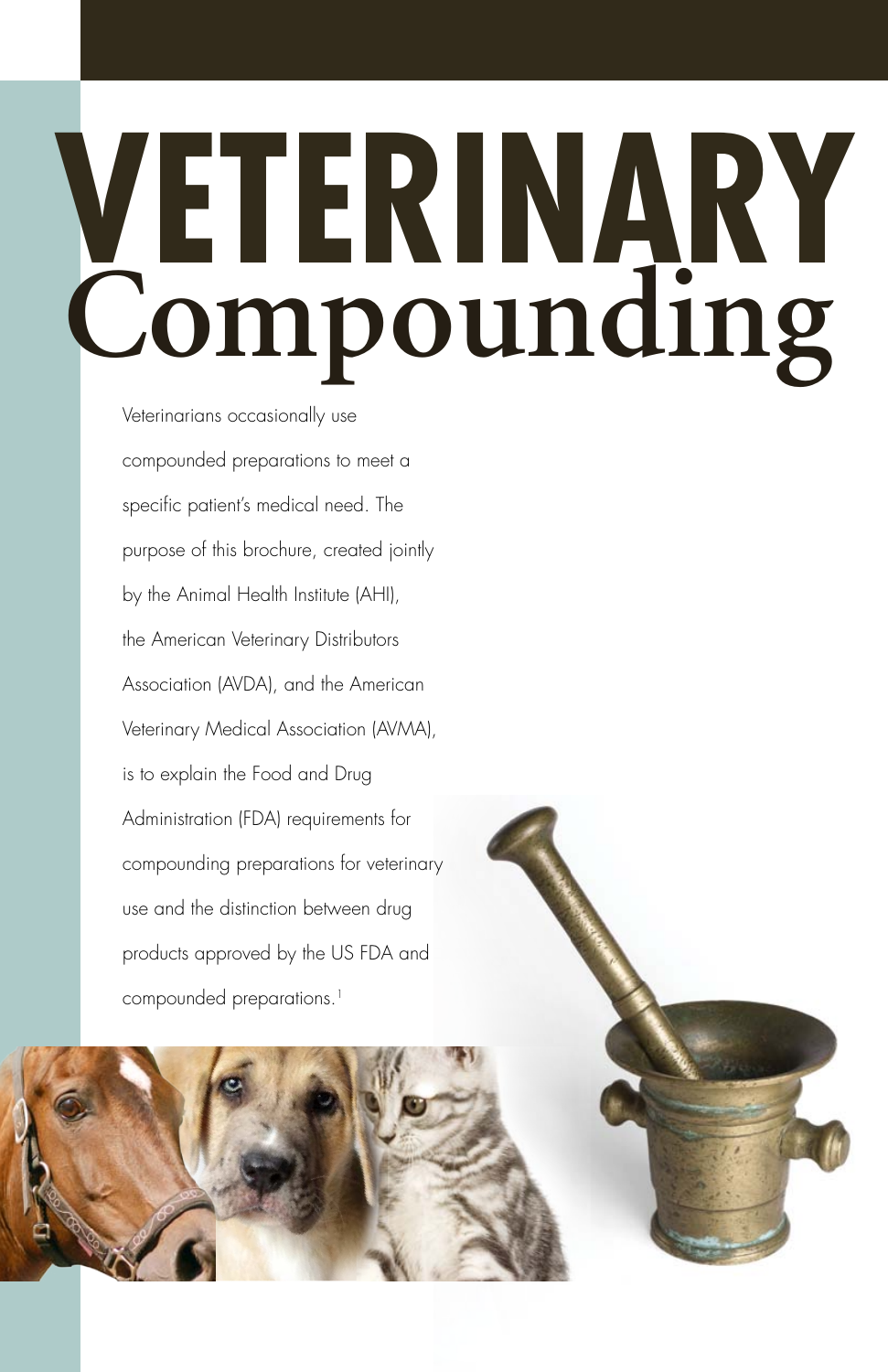## **Table of Contents**

| Compounded Preparations Are Not Generic Drug Products 3 |  |
|---------------------------------------------------------|--|
| How to Identify an FDA-Approved Animal Drug Product 3   |  |
|                                                         |  |
|                                                         |  |
| Characteristics of FDA-Approved Products vs. Compounded |  |
|                                                         |  |
|                                                         |  |

## **What is compounding?**

Compounding that is consistent with the FDA Extra-Label Drug Use regulations is the customized manipulation of an approved drug(s) by a veterinarian, or by a pharmacist upon the prescription of a veterinarian, to meet the needs of a particular patient. For example, mixing two injectable drugs is compounding. Preparing a paste or suspension from crushed tablets is another example of compounding. Likewise, adding flavoring to a drug is compounding. Be aware, however, that products are being promoted to veterinarians under the guise of compounding that do not fit this definition. According to the FDA, legal compounding is not the formulation of preparations from bulk or raw active ingredients. Compounding should not be used as a way of circumventing the drug approval process or producing a product so it can be sold for less cost than an FDA-approved drug.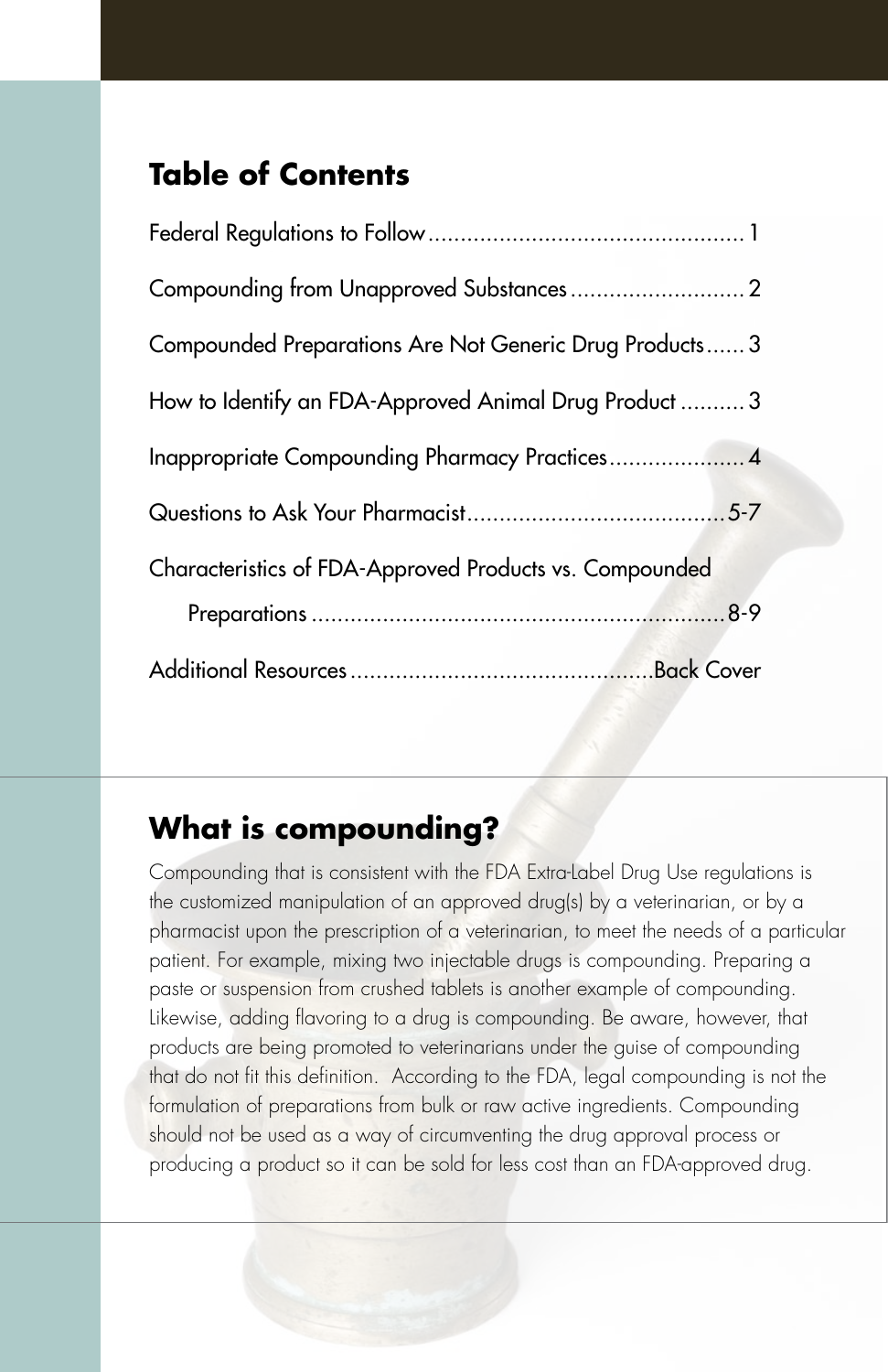# **Federal Regulations to Follow**

The FDA regulations and Compliance Policy Guide 608.400 "Compounding of Drugs for Use in Animals" describe specific circumstances under which FDA will either permit compounding for use in animals or may exercise its enforcement discretion:

- A valid Veterinarian-Client-Patient relationship exists.
- The health of an animal is threatened, or suffering or death may result from failure to treat.
- Compounding is performed by a licensed veterinarian or a licensed pharmacist on the order of a veterinarian within the scope of professional practice.
- There is no approved animal or human drug that, when used as labeled or in conformity with the extralabel drug use regulations, will, in the available dosage form and concentration, appropriately treat the condition diagnosed.
- Preparations are compounded from FDA-approved animal or human drugs. Nothing in the regulations permits compounding from bulk (raw pharmaceutical ingredient) drugs.
- Compounding from a human drug for use in food-producing animals is not permitted if an approved animal drug can be used for the compounding.
- For animals produced for human consumption, the veterinarian institutes procedures to assure the identity of treated animals, establishes a substantially extended withdrawal interval for the compounded preparation supported by appropriate scientific information, and ensures food safety. Compounding is not permitted if it results in violative food residue or any residue that may present a risk to public health.
- No drug may be compounded for food animals from drugs listed on the prohibited list (go to www.fda.gov/AnimalVeterinary/ and enter "530.41" in the search engine).
- Veterinarians comply with all aspects of the federal extralabel drug use regulations including record-keeping and labeling requirements.
- Adequate procedures and processes are followed that ensure the safety and effectiveness of the compounded product.
- The scale of compounding in advance of receiving prescriptions is limited and commensurate with the established need for compounded products.
- All relevant state laws relating to the compounding of drugs for use in animals are followed.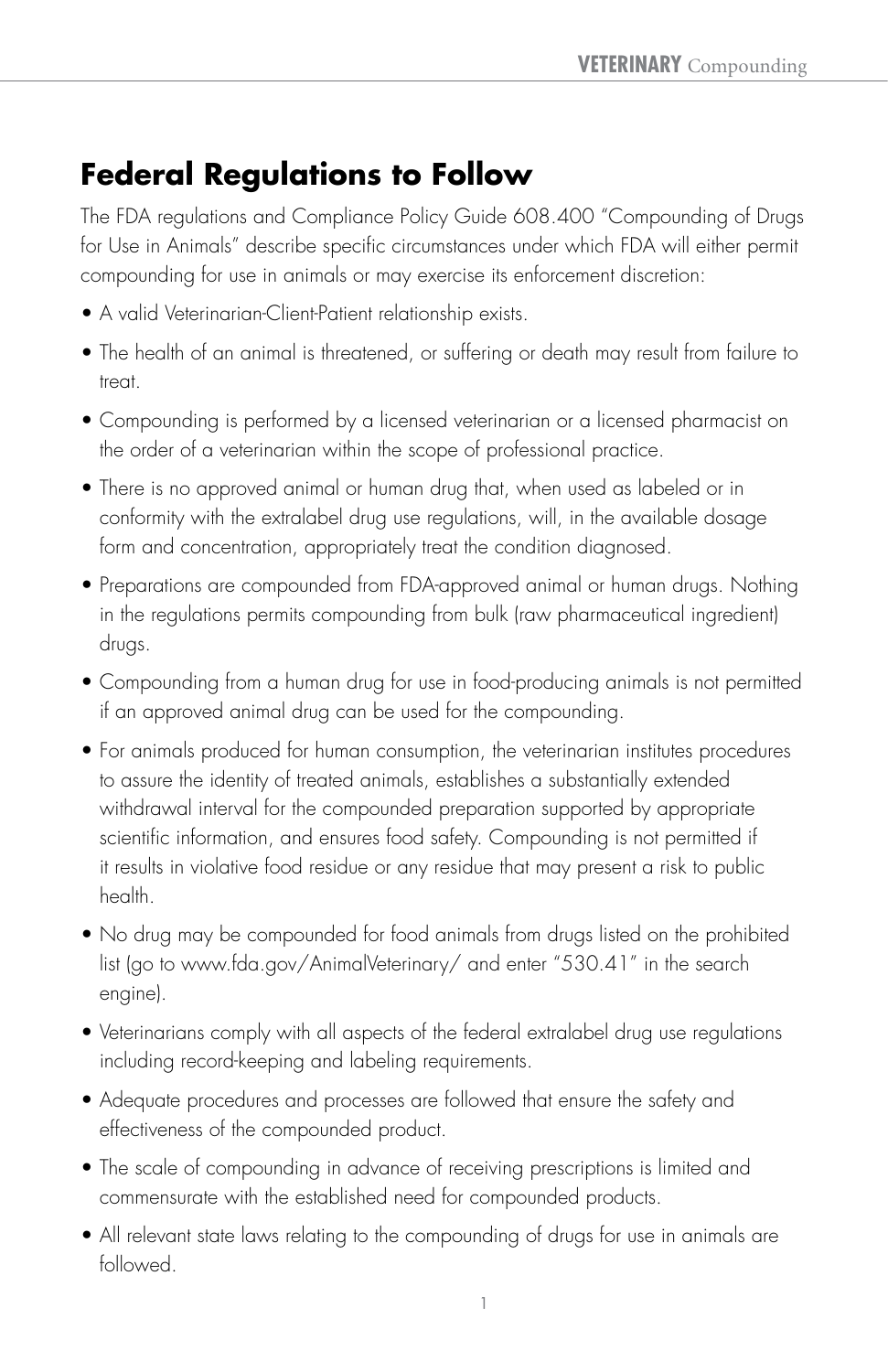# **Compounding from Unapproved Substances**

Federal regulations describe specific circumstances under which veterinarians, or pharmacists upon veterinarians' prescriptions, are legally permitted to compound drugs for extralabel use in animals. Under these regulations, compounding for non-food animals may only be performed using FDA-approved animal or human drug products and only when there is no approved animal or human drug product available in the relevant dosage form and concentration to appropriately treat the diagnosed condition. Compounding from human drugs for use in food animals is not allowed if an approved animal drug can be utilized.

However, veterinarians may occasionally face situations where they diagnose conditions for which no FDA-approved product is available for use to relieve the animal's suffering or prevent the animal's death. The current state of veterinary medicine requires products to treat many conditions in a number of different species, some of which are known to have unique physiological characteristics. Although FDA considers it a violation of the Federal Food, Drug and Cosmetic Act, it acknowledges the need for compounding from bulk active or raw ingredients within certain areas of veterinary practice. For example, the FDA published a list of bulk drug substances for compounding and subsequent use in animals to which FDA would exercise enforcement discretion and not ordinarily object, specifically poison antidotes available only as bulk chemicals. In these situations or others, veterinarians may find it necessary to compound, or prescribe for a pharmacist to compound, from the bulk chemical to satisfy the requirements of good veterinary medical practice. The veterinarian and/or pharmacist are then responsible for the safety and efficacy of the compounded drug. In cases where no approved drug or combination of approved drugs can adequately address a specific patient's need, veterinarians and pharmacists must carefully assess whether the use of an unapproved substance in a compounded veterinary drug is consistent with state and federal law and FDA policy.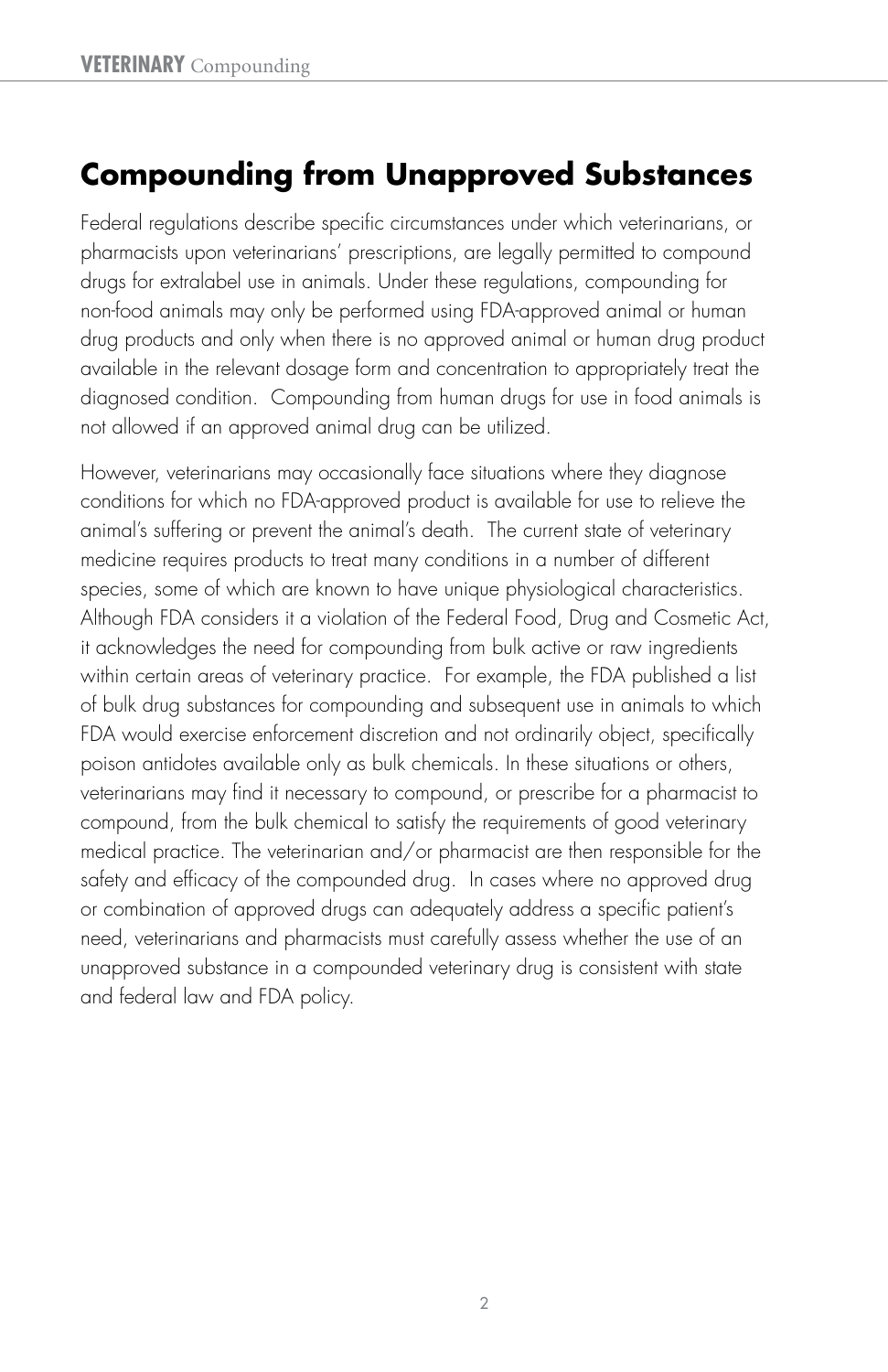## **Compounded Preparations are not Generic Drug Products**

Generic drug products are very different from compounded preparations. Generic drug products are FDA-approved, which requires a demonstration of bioequivalence of safety and efficacy with the pioneer drug product. Generic animal drug products are identified by an Abbreviated New Animal Drug Application (ANADA) number on their label or in FDA drug references. In contrast to generic drugs, compounded preparations lack FDA approval.

# **How to Identify an FDA-Approved Animal Drug Product**

FDA-approved animal drug products can be identified by the six-digit New Animal Drug Application (NADA) number for brand-name drug products or the six-digit ANADA number for generic drug products. The NADA or ANADA number and the statement "Approved by FDA" can usually be found on the drug product's label including the package insert. It may also be helpful to cross-check with a drug reference, such as the FDA's online databases, Animal Drugs @ FDA and FDA Orange Book, which list approved animal and human drug products, respectively. The presence of a National Drug Code (NDC) number on a product label does not confer FDA approval.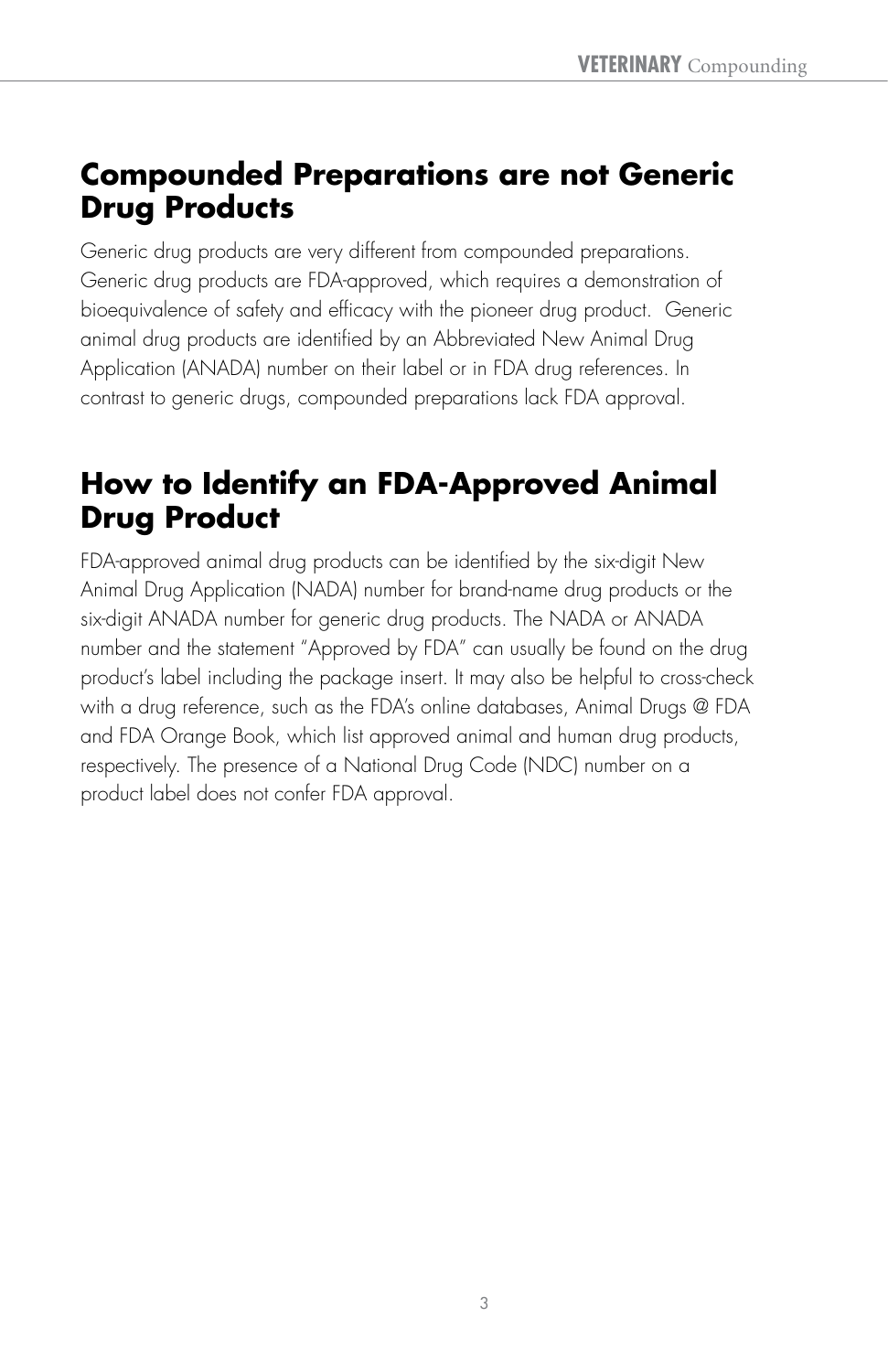## **Inappropriate Compounding Pharmacy Practices Include the Following:**

#### **• Compounded preparations that mimic FDA-approved drug products.**

 Beware of pharmacies that purport to sell compounded preparations that are the same as commercially available FDA-approved products or similar but with a minor difference, such as a slightly different concentration. Often these are marketed as a cheaper alternative to the approved drug. FDA has not identified price as a legitimate reason for prescribing a compounded preparation. Legitimate compounding is prescription-driven and predicated upon the need to customize a preparation to meet an individual patient's needs.

#### **• Manufacturing under the guise of compounding.**

 The use of commercial scale equipment and preparation of large quantities of compounded products in anticipation of receiving orders.

#### **• Promotion and advertising of unapproved new animal drugs.**

 FDA considers products compounded from bulk active ingredients to be unapproved new animal drugs.

#### **• Wholesale distribution of compounded preparations.**

 It is not legal for compounded preparations to be developed in large quantities and sold to third parties (including veterinarians and companies) or wholesalers, to resell to individual patients.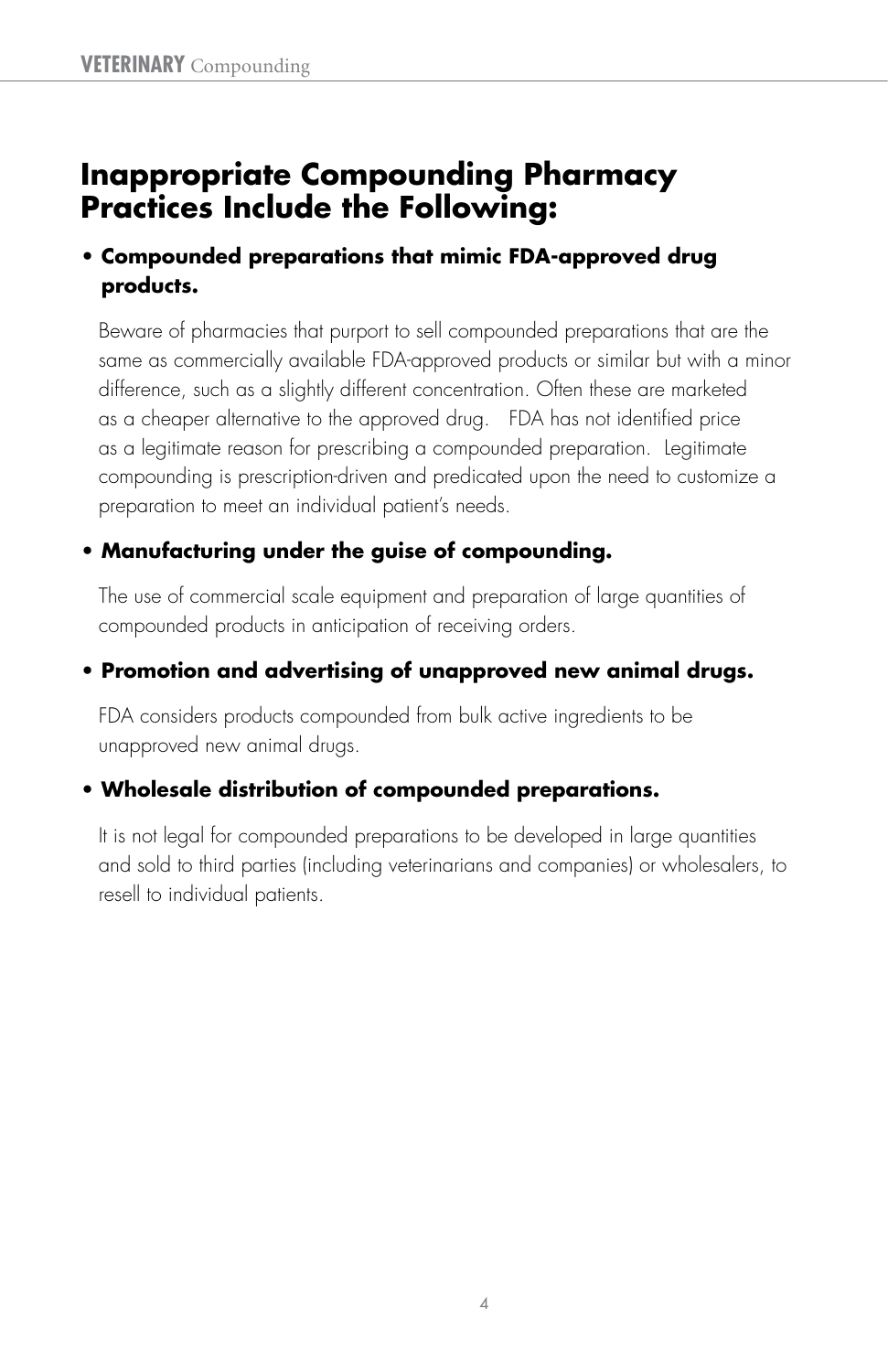# **Questions To Ask Your Pharmacist**

- **Q:** What are your credentials for preparing compounds for use in animals?
- **A:** Pharmacy undergraduate education offers varying degrees of compounding instruction, and training in veterinary pharmacotherapy may be limited. Postgraduate pharmacy training can include continuing education certificates and membership in veterinary pharmacy professional organizations. Consider whether the pharmacy is compliant with United States Pharmacopeia (USP) standards, such as General Chapters <795> and <797> for non-sterile and sterile compounding for both humans and animals.
- **Q:** Are you licensed as a pharmacy in my state? Is the pharmacy accredited by an independent body?
- **A:** Most state boards of pharmacy require that an out-of-state pharmacy register with their state prior to filling prescriptions to be mailed into their state. Veterinarians can inquire with their state board of pharmacy to ascertain the status of a pharmacy's license and to gain valuable information including the pharmacy permit number. Also, consider whether the pharmacy is certified by an independent body. Examples include the National Association of Boards of Pharmacy's Vet-VIPPS and the Pharmacy Compounding Accreditation Board.
- **Q:** What sources will you use for the components and formula for the compound I am prescribing?
- **A:** FDA-approved products should be used to make compounded preparations. In cases where no approved drug or combination of approved drugs can adequately address a specific patient's need, veterinarians and pharmacists must carefully assess whether the use of an unapproved substance in a compounded veterinary drug is consistent with state and federal law and FDA policy. If medical necessity dictates that a bulk active ingredient be used in the formulation, the pharmacist should ensure the integrity of all components used (e.g. certificates of analysis, USP National Formulary grade substance, or substances obtained from an FDA-registered supplier.) The pharmacist can also identify the company from which products are purchased as well as the domestic or international location of the company. Formulas used for compounding should be obtained from a peer-reviewed source (e.g. published studies in primary literature, textbooks, or the USP) when possible.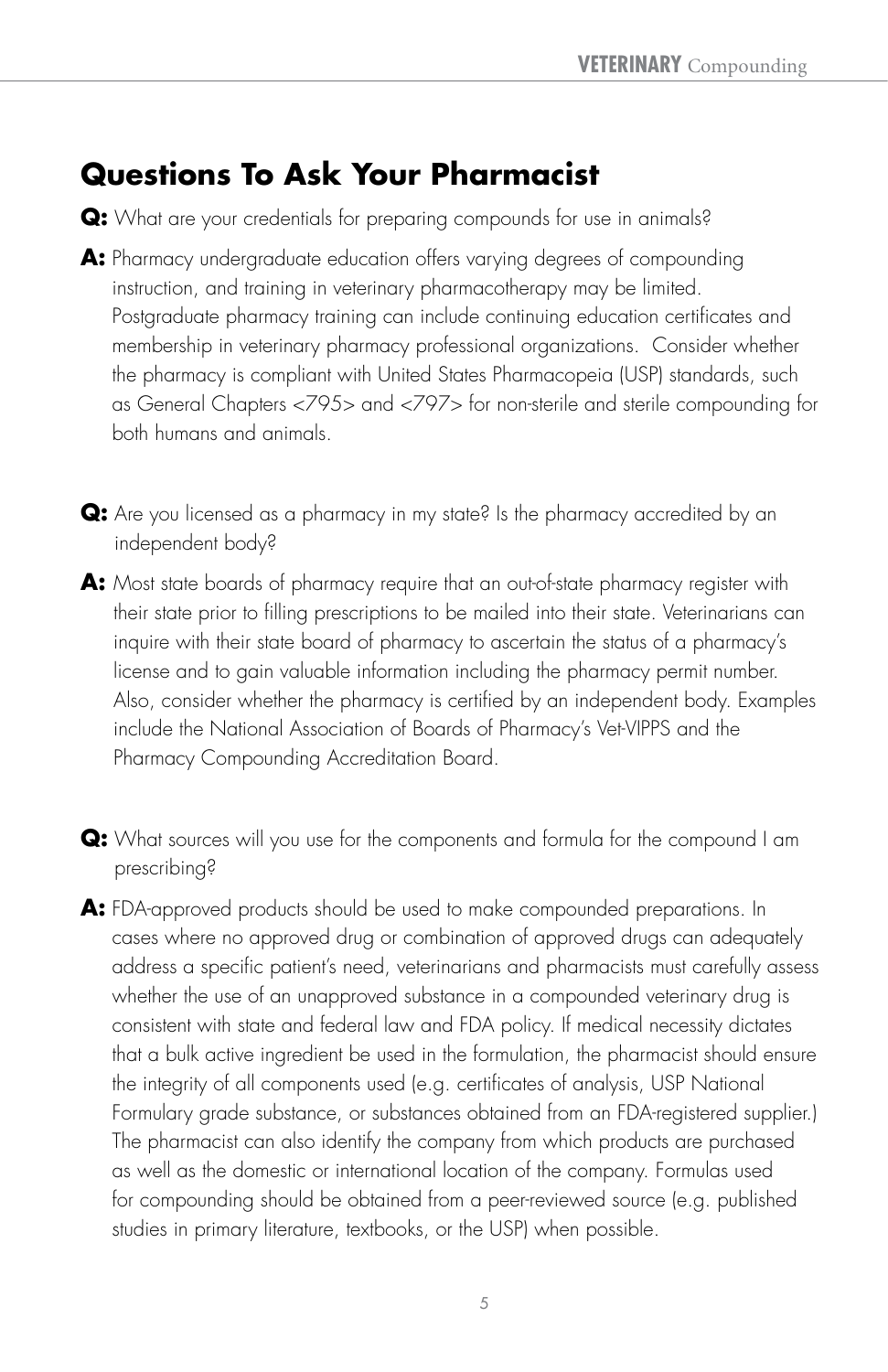## **Questions To Ask Your Pharmacist**

- **Q:** What assurances can be offered regarding the quality and stability of the preparation?
- **A:** There are both benefits and risks associated with compounded preparations used in animals. While they may be useful when medically necessary, the reality is that no assurances can be given without sufficient scientific data backing the preparation method of each active ingredient. However, some assurances of the quality of active ingredients and preparation methods can be offered by the pharmacy to help mitigate certain risks that are also associated with compounding, such as poor quality ingredients or unstable preparations.
- **Q:** How do I know that the compounded preparations such as drug delivery systems or drug combinations will be safe and effective?
- **A:** You don't. There is no assurance, like there is with an FDA-approved drug, that a compounded preparation will be safe or effective for the condition you are treating. Extensive laboratory and clinical studies are needed to assure that these preparations achieve adequate blood and tissue levels on a consistent basis from batch to batch as well as being safe to the animal. Sponsors of FDA approved products must conduct in vivo pre-market testing. Veterinarians should seek results from scientifically designed studies demonstrating the efficacy and safety of a particular preparation, including drug delivery systems in the target species. These study results showing suitable stability, relative efficacy, and safety in the target species can be considered in the benefit-risk analysis a veterinarian performs when deciding whether to use the particular preparation in the patient.
- **Q:** What data or other sources will you use for the assigned beyond-use date for the compound I am prescribing?
- **A:** Veterinarians should inquire as to how the beyond-use date was established. Beyond-use dates and expiration dates are not the same. Expiration dates for the chemical and physical stability of manufactured products are determined from results of rigorous analytical and performance testing, and they are specific for a particular formulation in its container and at stated exposure conditions. According to the USP (e.g. General Chapters <795> and <797>), the compounding pharmacist is responsible for setting the beyond-use date within the conservative default parameters established by USP.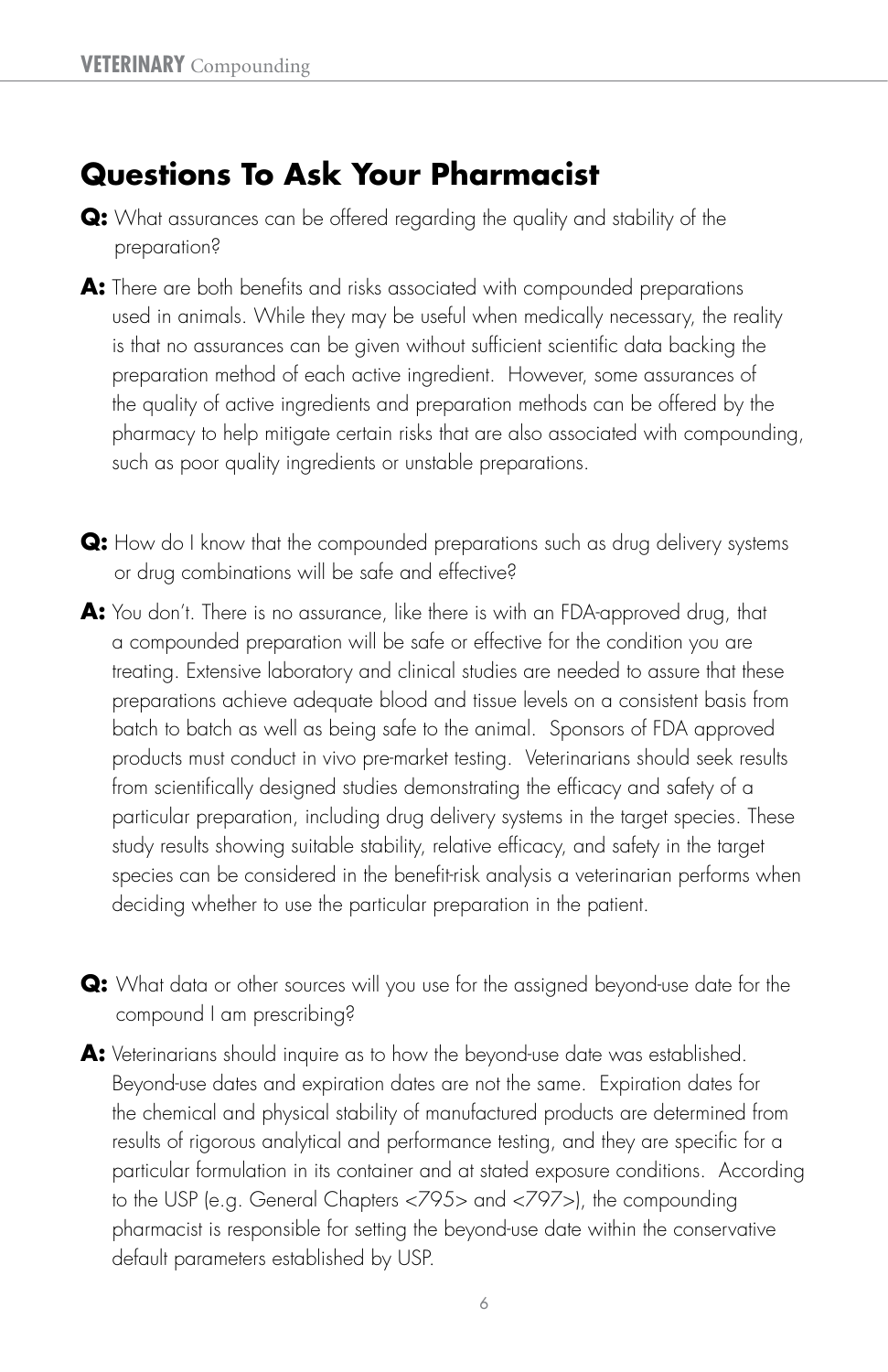- **Q:** Will you prepare a compound specifically for my patient, or is it prepared in advance?
- **A:** Pharmacies should compound medications pursuant to the receipt of a valid prescription.
- **Q:** How would I report an adverse event that I think is associated with use of a compounded preparation?
- **A:** Veterinarians should report suspected adverse events or product failures involving compounded preparations to the compounding pharmacist, the state board of pharmacy, and the FDA Center for Veterinary Medicine. Instructions for reporting adverse events to FDA can be found at the FDA website http://www.fda.gov/ AnimalVeterinary/SafetyHealth/ReportaProblem/ucm055305.htm. Pharmacists should instruct pet owners to contact both the prescribing veterinarian and pharmacist immediately if a compounded preparation has caused an adverse event.

*<sup>1</sup> The information in this brochure should not be construed as legal advice or legal opinion on specific facts, and is not intended as a definitive statement on the subject of compounding preparations for veterinary use. Rather, this brochure is intended to serve as a tool for veterinarians and other readers, providing practical information on the subject of veterinary compounding.*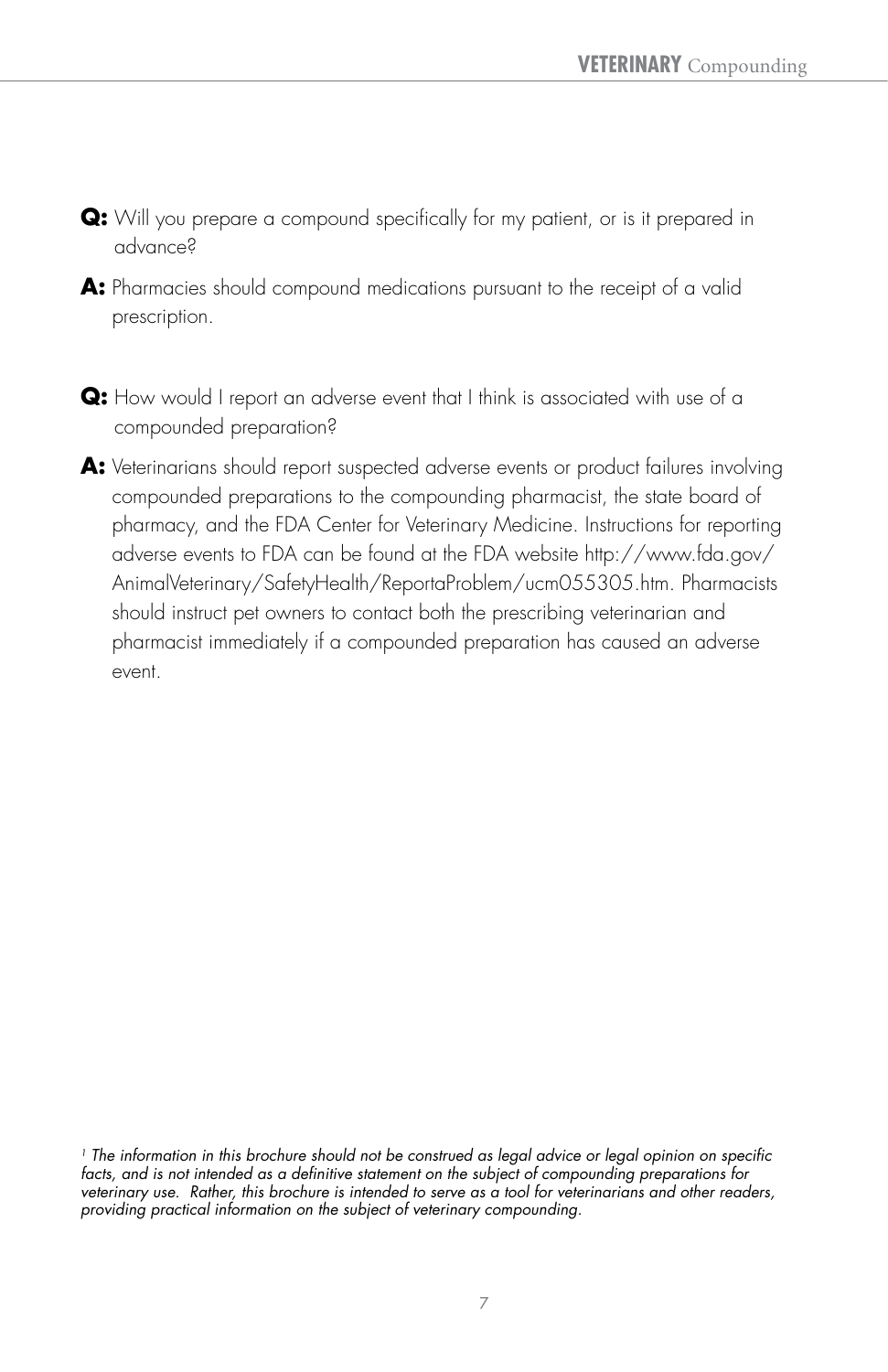## **Characteristics of FDA-Approved Products vs. Compounded Preparations**

| <b>CHARACTERISTICS</b>                                                             | <b>BENEFIT</b>                                                                                                                                                                                                                      | <b>FDA APPROVED</b><br>DRUG PRODUCT:<br><b>NEW ANIMAL</b><br>DRUG (NADA)/<br><b>GENERIC</b><br><b>ANIMAL DRUG</b><br>(ANADA) | <b>COMPOUNDED</b><br><b>DRUG</b> |
|------------------------------------------------------------------------------------|-------------------------------------------------------------------------------------------------------------------------------------------------------------------------------------------------------------------------------------|------------------------------------------------------------------------------------------------------------------------------|----------------------------------|
| FDA approval                                                                       | Agency substantiation of<br>manufacturers' drug label<br>claims that are supported<br>with substantial scientific<br>evidence and language<br>that are sufficiently<br>clear to ensure safe<br>and effective use of the<br>product. | <b>YES</b>                                                                                                                   | <b>NO</b>                        |
| Tested in labeled<br>animal species in<br>laboratory and field<br>trials           | Drug's safety and<br>efficacy must<br>be scientifically<br>demonstrated                                                                                                                                                             | <b>YES</b>                                                                                                                   | <b>NO</b>                        |
| Manufactured<br>according to<br>current Good<br>Manufacturing<br>Practices (cGMPs) | Ensures each batch is<br>manufactured within<br>specification for<br>therapeutic consistency                                                                                                                                        | <b>YES</b>                                                                                                                   | NO                               |
| Manufacturing<br>facilities inspected<br>and approved by<br><b>FDA</b>             | Ensures manufacturer<br>compliance with FDA<br>regulations governing<br>product quality                                                                                                                                             | <b>YES</b>                                                                                                                   | <b>NO</b>                        |
| Ongoing stability<br>testing of drugs                                              | Ensures drug shelf<br>life matches labeled<br>expiration date                                                                                                                                                                       | <b>YES</b>                                                                                                                   | NO                               |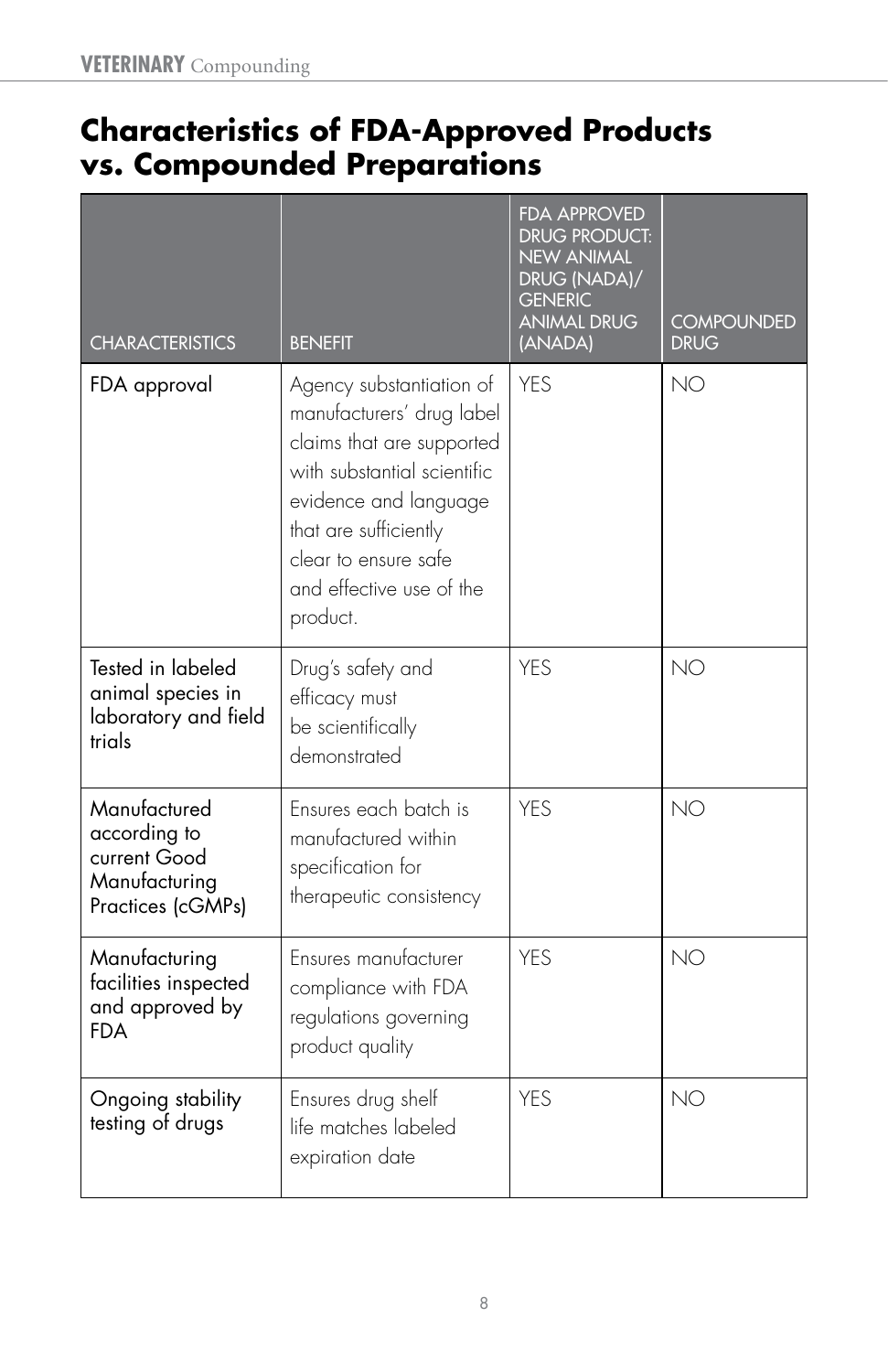| <b>CHARACTERISTICS</b>                                                                              | <b>BENEFIT</b>                                                                                                                    | <b>FDA APPROVED</b><br><b>DRUG PRODUCT:</b><br><b>NEW ANIMAL</b><br>DRUG (NADA)/<br><b>GENERIC</b><br><b>ANIMAL DRUG</b><br>(ANADA) | <b>COMPOUNDED</b><br><b>DRUG</b>                   |
|-----------------------------------------------------------------------------------------------------|-----------------------------------------------------------------------------------------------------------------------------------|-------------------------------------------------------------------------------------------------------------------------------------|----------------------------------------------------|
| Prescription drug<br>advertising and<br>promotional material<br>submitted to and<br>reviewed by FDA | Means nothing is false<br>or misleading about the<br>materials                                                                    | <b>YES</b>                                                                                                                          | <b>NO</b>                                          |
| Adverse events or<br>lack of efficacy<br>reported to FDA                                            | Permits unanticipated yet<br>significant post-marketing<br>experiences to be<br>communicated back from<br>FDA to the veterinarian | <b>YFS</b>                                                                                                                          | <b>YFS</b>                                         |
| Analytical testing<br>of product prior to<br>release for<br>Strength<br>Identity<br>Purity          | Ensures that product<br>contains what is<br>represented on the label                                                              | YES<br><b>YES</b><br><b>YFS</b>                                                                                                     | <b>UNKNOWN</b><br><b>UNKNOWN</b><br><b>UNKNOWN</b> |